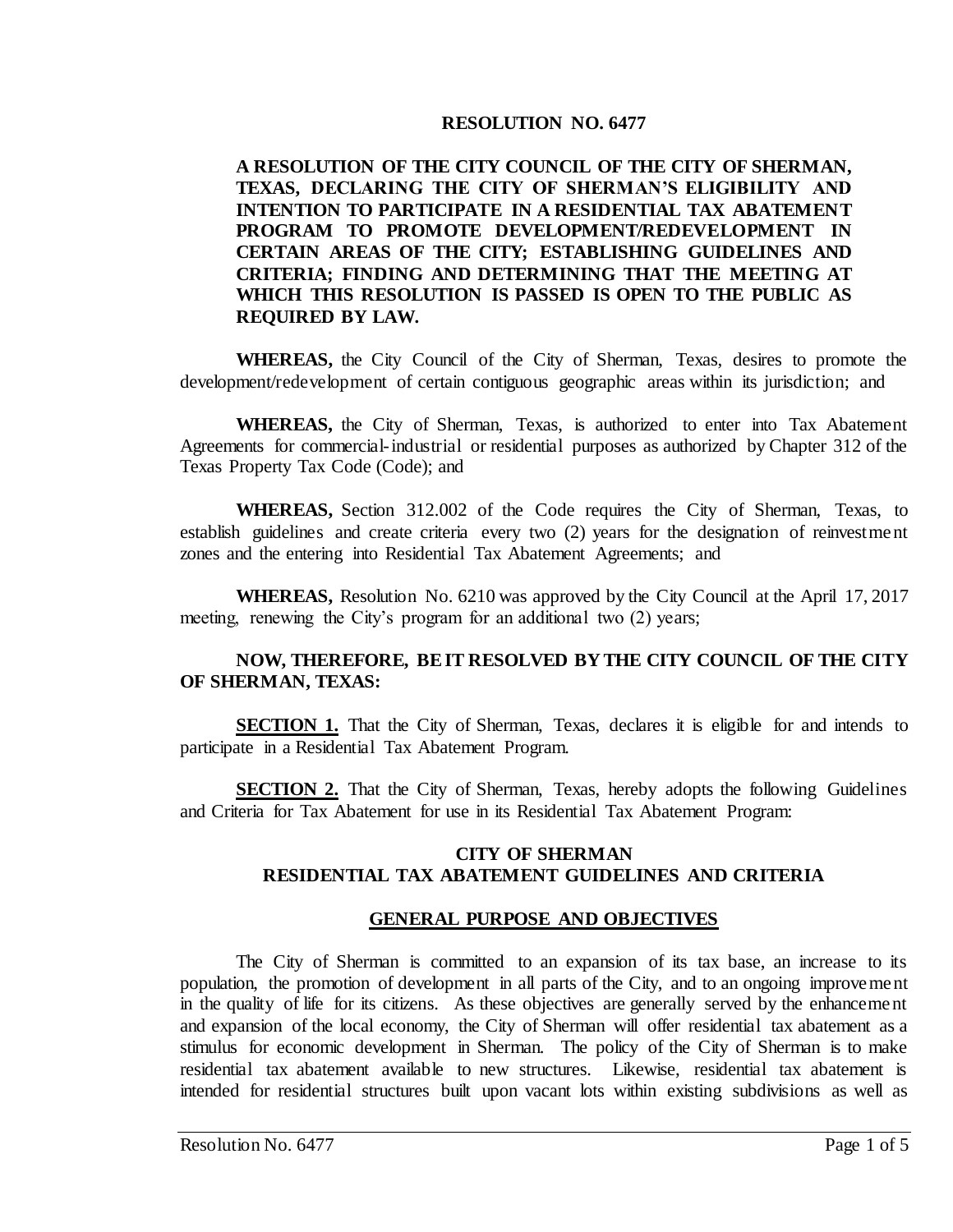within new subdivisions of the City. It is the policy of the City of Sherman that such tax abatement will be provided in accordance with the procedures and criteria outlined in this document and as permitted by State statute. The guidelines and criteria herein adopted shall expire two (2) years from and after April 15, 2019. The provisions herein are severable, and if any provision or requirement of these guidelines or criteria is declared or found to be illegal or invalid, such illegality or invalidity shall not affect the remaining provisions, since the City Council would have adopted these guidelines and criteria without the incorporation of the portions found to be invalid.

### **DEFINITION OF TERMS**

**Act —** means the Property Redevelopment and Tax Abatement Act, Texas Tax Code Ann. 312.001, et seq., as amended from time to time.

**Agreement —** means a contractual agreement between a property owner and the City of Sherman for the purposes of tax abatement.

**Applicant** — means an owner of real property who requests tax abatement in accordance with these guidelines.

**Base Year Value** — means the assessed value of eligible property on January 1 preceding the date of execution of the agreement.

**Economic Life** — means the number of years a property improvement is expected to be in service.

**New Structure —** means residential improvements made to a property previously undeveloped which is placed into use by means other than or in conjunction with expansion.

**Reinvestment Zone** — means a contiguous geographic area in the jurisdiction of the municipality in which tax abatements may be granted to promote residential development or redevelopment if the governing body determines that residential development or redevelopment would not occur solely through private investment in the reasonably foreseeable future.

**Residential Improvements —** means the construction of residential building(s), and all the appurtenances thereto, single-family in purpose. This does not include duplexes or multi-family structures.

**Total Facility —** means all buildings and structures along with the appurtenances thereto.

# **ELIGIBILITY**

All residentially zoned property is eligible for designation as a Reinvestment Zone. A new structure anywhere within the corporate limits of a value in excess of \$15,000.00 may receive abatement. As provided in the Act, abatement may only be granted for the value of eligible property subsequent to and listed in an abatement agreement between the City of Sherman and the property owner. Abatement will be granted for residential improvements only.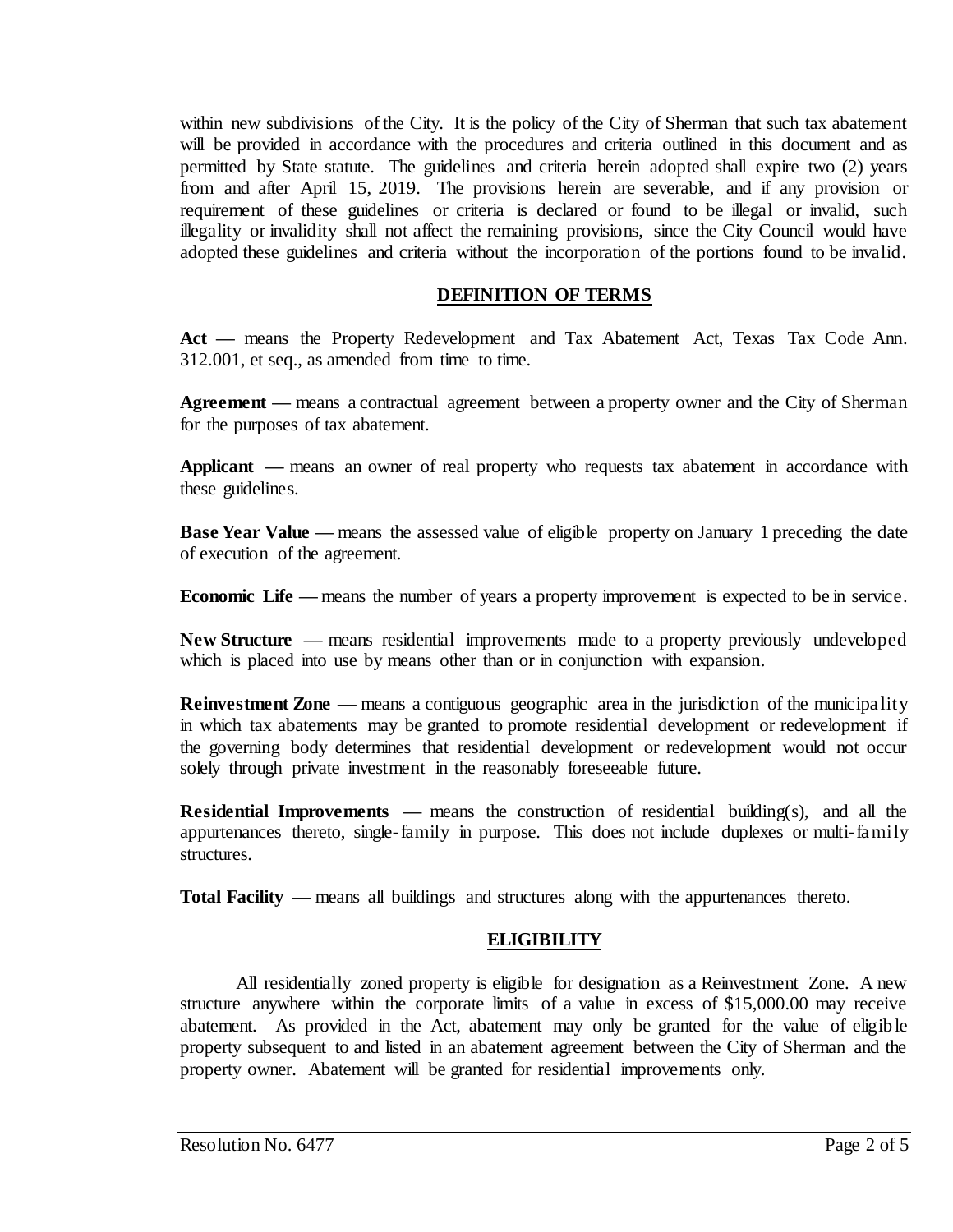**Eligible Property —** Abatement will be extended to the increased value of real estate, buildings, structures, and site improvements along with the appurtenances thereto for properties which are single-family in purpose. This does not include duplexes or multi-family structures.

**Value and Term of Abatement —** Upon determination that all requirements for tax abatement have been satisfied by the applicant, the value and terms of the abatement will be for a period of ten (10) years in accordance with the following schedule for the abatement of taxes on the added value above the base year value. Abatement shall be granted effective with the January 1 valuation date immediately following the date of completion of the improvements.

#### **SCHEDULE OF TAXES ASSESSED**

| <b>TAX YEAR</b> | <b>ABATEMENT</b> |
|-----------------|------------------|
|                 |                  |
| 1               | 100%             |
| $\overline{2}$  | 100%             |
| 3               | 100%             |
| $\overline{4}$  | 100%             |
| 5               | 100%             |
| 6               | 100%             |
| 7               | 80%              |
| 8               | 60%              |
| 9               | 40%              |
| 10              | 20%              |
|                 |                  |

#### **CRITERIA**

Any request for tax abatement shall be reviewed for completeness. The City staff shall determine whether the application satisfies the guidelines and criteria. Tax abatement shall be based upon an evaluation of the following criteria which each applicant will be requested to address in narrative format:

#### **Fiscal Impact**

Addition of real property improvements to the tax rolls.

No utility construction by the City would be required other than routine.

#### **Community Impact**

The project is compatible with the City's comprehensive plan.

No adverse environmental impact will be created by the project.

#### **PROCEDURES**

Any person, partnership, organization, corporation or other entity desiring that the City of Sherman consider providing tax abatement to encourage location of residential improvements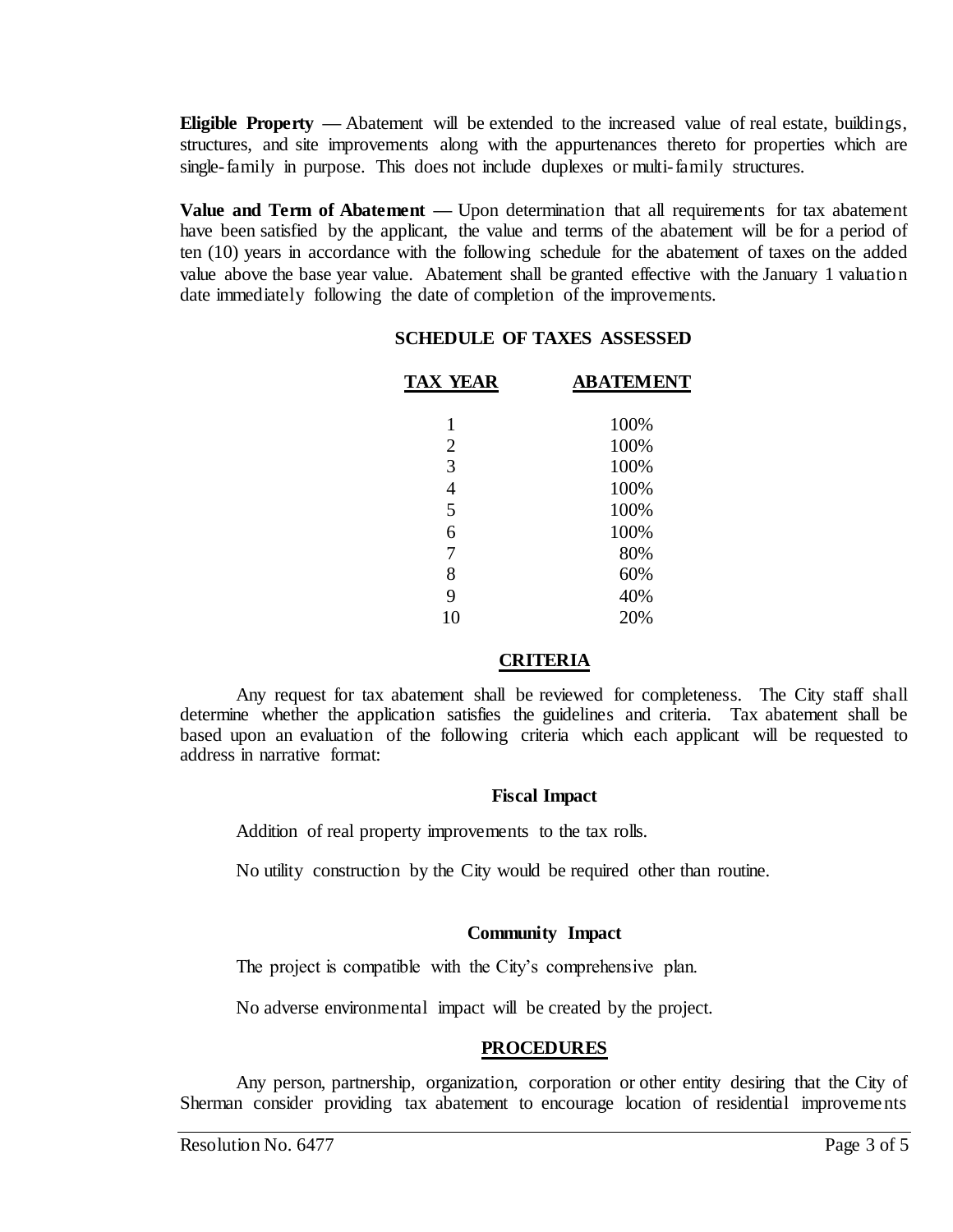within the City limits of Sherman shall be required to comply with the following procedural guidelines:

- 1. Preliminary Application Steps
	- A. Applicant shall submit an "Application for Tax Abatement" contemporaneously with the application for a building permit, and shall pay a filing fee of \$75.00 to cover publication, notice cost, review and processing. If the applicant for the building permit is not the owner of the real estate and does not make application for residential tax abatement on behalf of the owner, the City staff shall notify the owner by certified mail, return receipt requested, that residential tax abatement must be filed with the City within ten (10) business days of receipt of the notice.
	- B. If the applicant does not wish to apply for residential tax abatement at the time that the building permit is issued, or if the owner fails to respond to the written notice of availability for residential tax abatement, the opportunity for residential tax abatement is waived. The staff shall prepare forms necessary to reflect the refusal of an applicant to participate and to document the lack of response by the owner to the written notice. The refusal or waiver to participate in residential tax abatement by the owner or applicant shall be binding on subsequent owners of the real property.
	- C. The City may request applicant to provide substantiation of economic feasibility of the overall project to assist in determining the long-term benefit to the City.
	- D. A complete legal description shall be provided.
	- E. Applicant shall complete all forms and information detailed above and submit them to the City of Sherman.
- 2. All information in the application package detailed above will be reviewed for completeness and accuracy. Additional information may be requested as needed.

If necessary, applicant will meet with City to discuss details of the application and prepare for presentation of application to the City Council.

3. The application shall include the total capital investment for real property improvements and type of project.

# **LEGAL DOCUMENTATION PREPARATION**

The City will be responsible for drafting the proposed agreement pursuant to the approved Tax Abatement, as well as all associated documentation.

The legal document is to include the following:

- 1. Estimated value of new construction to be abated.
- 2. Percent of value to be abated each year.